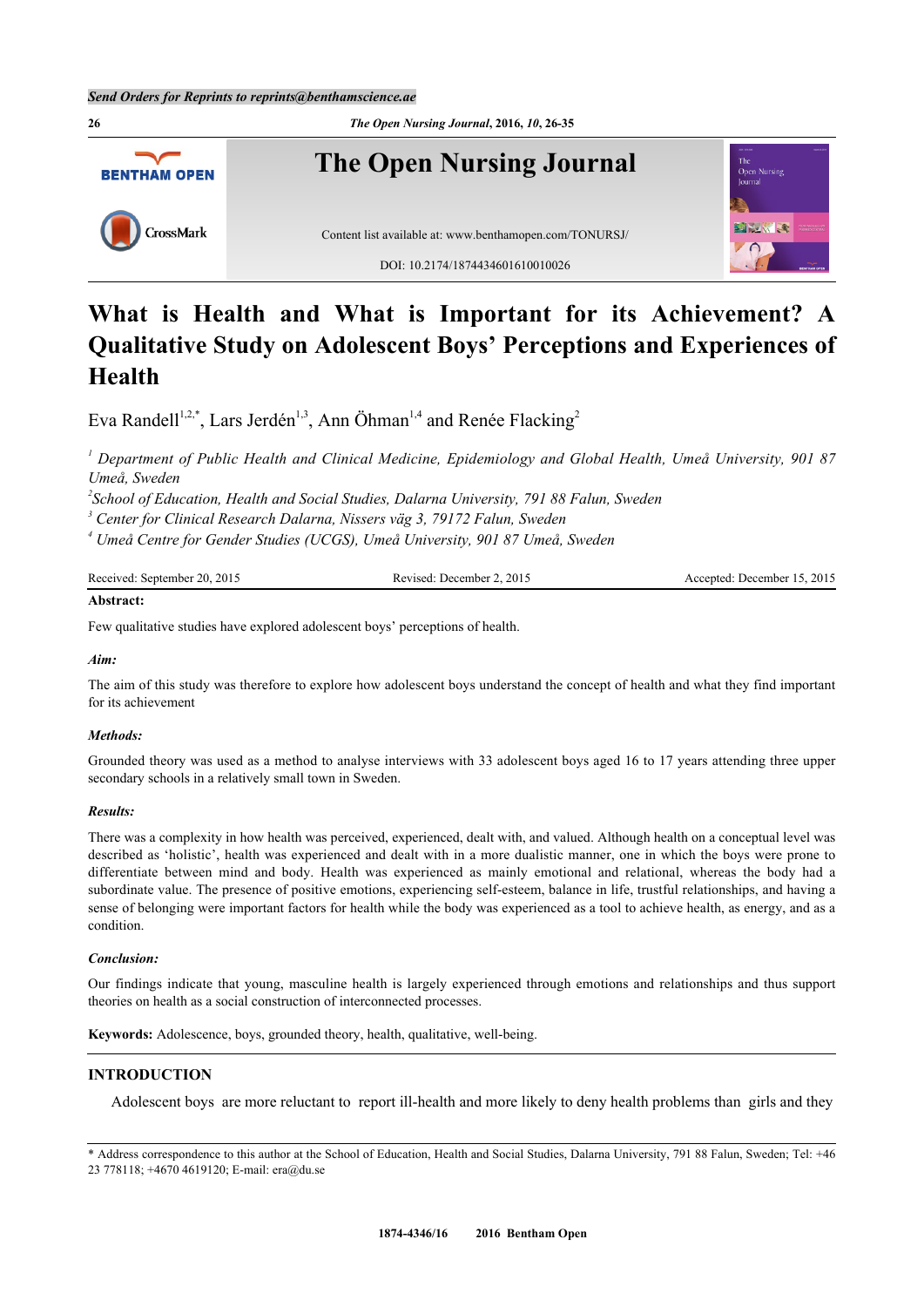regularly report a better subjective health than adolescent girls [[1](#page-7-0) - [3](#page-7-1)]. Furthermore, older adolescent boys' use of health care services is significantly lower compared with older adolescent girls [[4](#page-7-2)]. On the other hand, they are much more likely than girls to engage in high-risk behaviour, have neuropsychiatric disorders/behavioural diagnoses (such as ADHD, autism, or conduct disorders), and have an increased risk of accidents, violence, and suicide [[5](#page-7-3) - [7\]](#page-7-4). Plausible explanations to these gender differences could be gender expectations for boys to be stoic and demonstrate masculinity [\[8](#page-7-5) - [10](#page-7-6)].

Although adolescents are in general physically healthy, there is a concern about the increasing rates of mental ill-health seen in the adolescent population in Sweden and other countries [\[11](#page-7-7) - [13\]](#page-7-8). In Sweden, a substantial amount of research shows increasing mental health complaints, which can also be observed among adolescent boys [[14](#page-7-9)[, 15\]](#page-7-10).

Health is a multidimensional concept, with definitions ranging from those taken from medical models based on absence of disease and disability to more holistic models of health [[16](#page-7-11) - [18](#page-8-0)]. Since ancient times, health has been regarded as a state of balance or equilibrium. Nordenfelt [[19](#page-8-1)], for instance, argues for a holistic and action-oriented understanding of health in which there is a balance between what a person *wants* to do and *can* do in real life. The World Health Organisation's holistic definition of health - "a state of complete physical, mental, and social well-being and not merely the absence of disease or infirmity" - captures the subjective dimension of health [[20\]](#page-8-2). Physical health refers to physical capabilities and functional levels, mental health to emotional health and well-being, and social health to how well a person gets along and interacts with other people [[21](#page-8-3) - [23](#page-8-4)].

Concerning health, there has been a historical assumption that body and mind are two separate entities. The concept of this dualism was developed in the  $17^{\degree}$  century by Descartes, who argued that mind and body were two distinctive, but interacting entities [\[24](#page-8-5)]. Many health models reflect upon this body/mind division, as well as the distinction between mental and physical illness and between medical and therapeutic care [[25](#page-8-6), [26](#page-8-7)]. Estes [\[27](#page-8-8)] suggests that there is evidence of dualistic thinking taking place already in early childhood, *i.e.* children are able to distinguish between the internal and external and between mental and physical phenomena. Furthermore, it has been shown that those who hold dualistic beliefs are less likely to exercise and engage in health-enhancing behaviour [\[28](#page-8-9)]. Yet, most recent psychosocial theories of health reject dualism [[29\]](#page-8-10). 'The lived body', how we experience and know the world through our bodies, represents the contrasting dialectic view of Merleau-Ponty [\[30](#page-8-11)], who stresses unity and emphasises the body as the embodiment of who we are [[31\]](#page-8-12). The embodied perspective refers to a holistic view of health, suggesting that all parts of the body are integral and that meanings of health and illness impact on the person as a whole [[32\]](#page-8-13).

Studies exploring health in a youth context show that young people are prone to make a distinction between mental and physical aspects of health as well as in how these aspects are experienced and dealt with [\[3](#page-7-1), [33\]](#page-8-14). Studies show also that mental health is sometimes associated with negative aspects (*e.g.*, distress) or considered as an uncertain concept [\[33](#page-8-14), [34](#page-8-15)]. One study found that mental health problems in adolescents are seen as deviant, and consequently, the adolescents were hesitant out of fear to disclose emotions and behaviours that were not regarded as 'normal' [[3\]](#page-7-1). Another study underscored the relational aspect of health in which health was described as a shared responsibility between adolescents and adults and mental health was seen as interactional rather than as an individual condition [[17\]](#page-7-12). Several studies suggest that important determinants of mental health are the quality of relationships within the family and with friends and supportive adults, as well as having a positive self-concept [[2,](#page-7-13) [34\]](#page-8-15).

Still, little is known about older adolescent boys' experiences of health. Further, the knowledge base conceptualising health from a positive perspective is limited. Hence, there is a need to focus on factors conducive to health, inspired by the salutogenic approach [[35\]](#page-8-16). Qualitative research will lead to the acquisition of knowledge on how adolescent boys view health and what *they* perceive as being important for their health, which may be useful in adolescent health promotion. The aim of this study was therefore to explore how adolescent boys understand the concept of health and what they find important for its achievement.

# **METHODS**

#### **Setting and Sample**

The study was performed among 33 adolescent boys aged 16 to 17 years in a town with 56,000 inhabitants. In Sweden, the school system is composed of a nine-year compulsory school, starting at the age of seven, and a three-year non-compulsory upper secondary school, (ages 16-19 years). School education is provided free of charge, regardless whether it is municipally or independently run, and almost all pupils (99 %) continue to an upper secondary school. Upper secondary schools consist of national programmes (either vocational or academic) and introductory programmes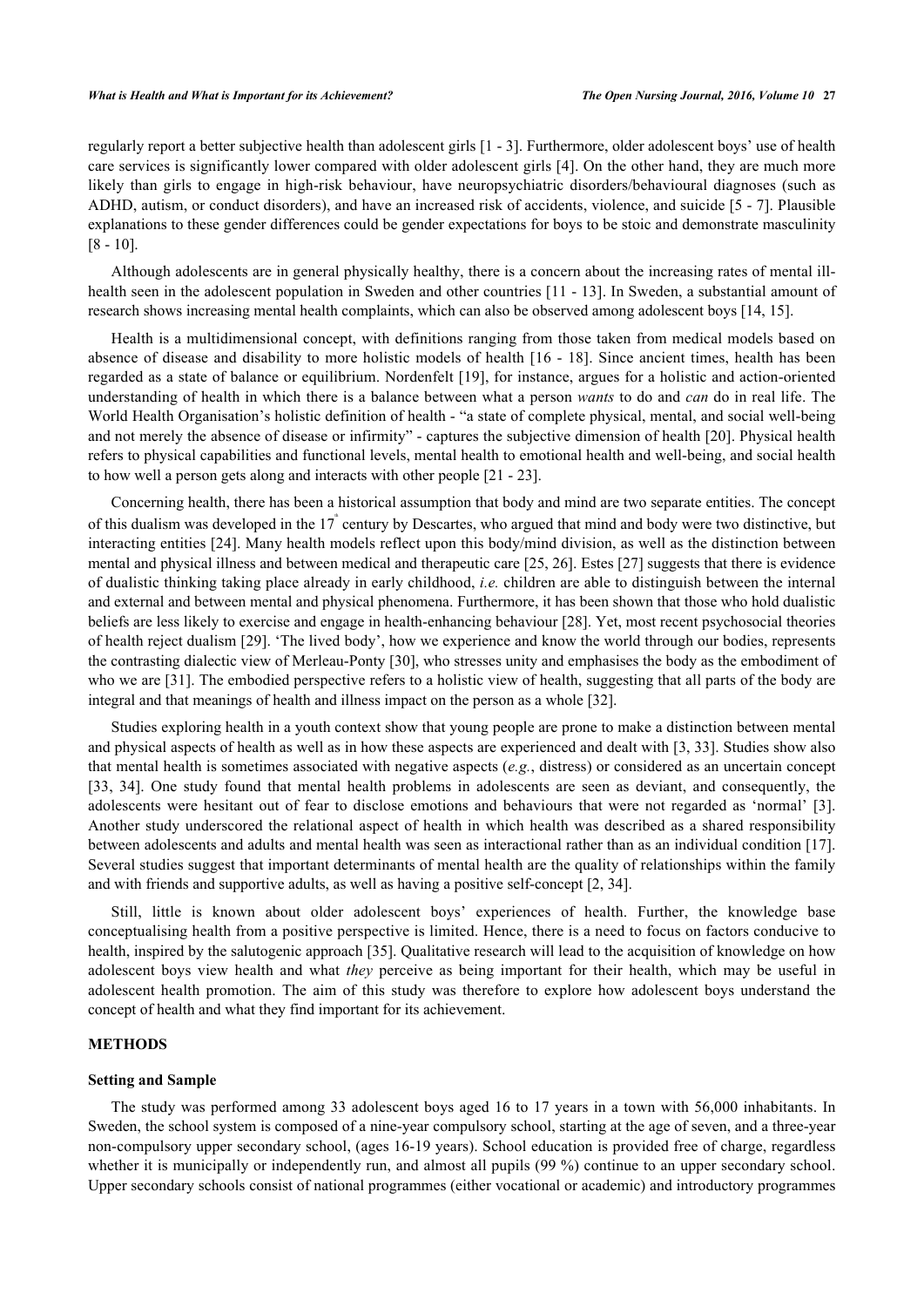that are preparatory for upper secondary schools for students who have not yet qualified.

To obtain maximum variation a purposive sampling procedure was adopted [[36\]](#page-8-17). The participants were recruited from three upper secondary schools: one with mostly vocational programmes, one with mostly academic programmes, and one large school with a combination of vocational and academic programmes.

The first author contacted the schools *via* the headmasters and head teachers, visited classes, and gave a short oral presentation on the study, after which the adolescent boys were given the opportunity to ask questions. All boys were given written information about the study together with a consent form and a pre-stamped envelope. If they consented to being interviewed, they were instructed to sign the consent form and send it back to the first author. The criteria for inclusion were that the boys were 16 or 17 years of age and attending the first or second year of upper secondary school.

In total, 33 adolescent boys from three schools volunteered. Seventeen boys attended academic programmes, 12 attended vocational programmes and 4 were attending the introductory programme. The majority of the boys were born in Sweden but five were students with an immigrant background. The 33 participants represented varying socioeconomic backgrounds.

#### **Data Collection**

The interviews were performed by the first author between April 2011 and May 2012. Most of the interviews (29 out of 33) took place in conference rooms or private rooms at the schools. Two interviews were conducted at the home of the participants and two at the university where the first author is affiliated. All participants received a movie ticket in return for their participation.

The interviews, lasting between 35 and 70 minutes, were recorded. An interview guide was constructed and one test interview, not included in the study, was conducted to modify and generate questions. Throughout the study, the interview guide was slightly modified to find new relevant categories and deepen the concepts within the categories. The interviews were kept informal and conversational, with an aim to explore [\[37](#page-8-18), [38\]](#page-8-19). The interview guide comprised both open and specific questions, including probe questions to deepen the descriptions. The interview questions were stated in an open-ended manner: "What does the word health mean to you?" "What affects your health? "What do you do in order to feel well?" "How do you deal with your health?"

# **Ethical Consideration**

The study was approved by the Research Ethics Committee at Uppsala University, Dnr 2011/106 and ethical considerations were taken into account during entire process of the study. Children over 15 years of age are considered as autonomous decision makers in research processes according to the Swedish Act concerning the Ethical Review of Research Involving Humans (SFS 2003:460). Before turning on the tape recorder, all participants were asked to sign an informed consent and had an opportunity to ask questions related to the study. After each interview, the interviewer paid special attention to the participants' emotions and thoughts that had transmitted during the interview.

#### **Analysis**

A constructivist grounded theory approach according to Charmaz [[37\]](#page-8-18) characterised the study from initial coding to focused coding. Charmaz emphasises the closeness to the data, as well as an interactive process with the participants, researchers, and data. Every interview was coded line-by-line when the data were distilled and sorted. To develop categories each interview was analysed individually with subsequent comparative analysis to other interviews. Constant comparisons were made between categories and as the analysis proceeded, the categories were integrated, becoming more theoretical. Charmaz [\[37\]](#page-8-18) argues that theoretical codes serve as interpretive frames offering an abstract understanding of relationships, which in this study resulted in a model grounded in, and abstracted from, the participants' experiences.

To assure accuracy comparisons between the data, codes, and concepts were discussed and developed within the team and were a negotiated outcome.

# **RESULTS**

Various factors worked to create a complexity in how the participants viewed, experienced, dealt with, and valued their health. The participants mainly understood health as an emotional and a relational experience; even the bodily state and actions were interpreted through emotions. In conceptualising health the interconnection between mind and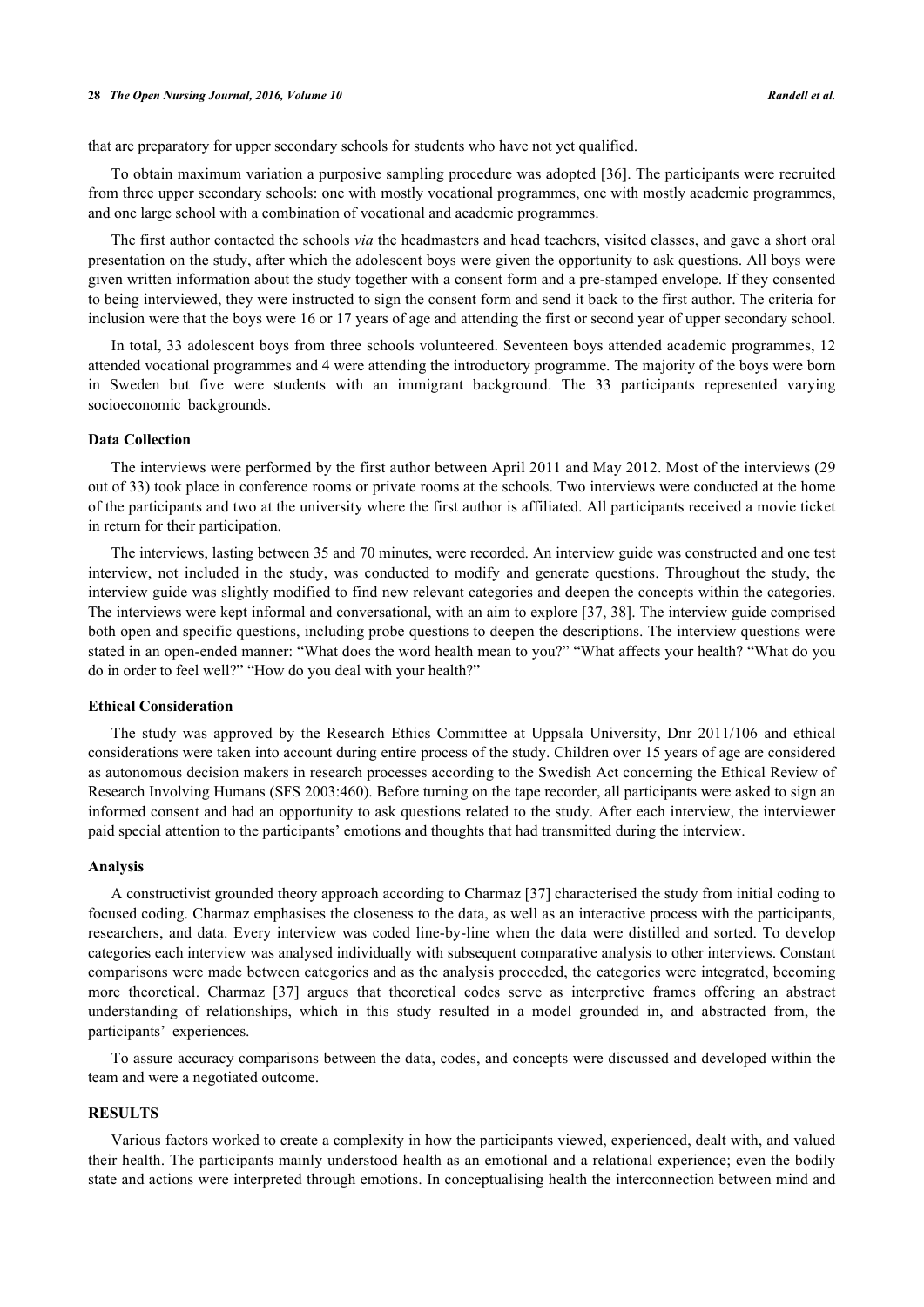body was evident and health was described as a holistic concept. However, when the participants referred to their own health experiences and how they dealt with their health, they described a more dualistic view, one in which emotional and relational mind and the functional body were seen as different, yet affecting each other nonetheless.

<span id="page-3-0"></span>Several factors were conducive to adolescent health and contributed in shaping the health of adolescent boys. As presented in Fig. (**[1](#page-3-0)**), emotional and social aspects of health were strongly connected and interrelated, forming the category of *the emotional and relational mind*. The bodily health comprised the category of *doing health as a functional condition* in which the body was described as a functional tool for health.



Fig. (1). Factors forming and contributing to the health of adolescent boys.

# **Health as an Emotional Experience**

Health was considered as an emotion, that one could 'feel' health. The emotional aspects of health were underlined and three major influences to experience health as an emotion were identified.

*Presence of positive emotions* (*e.g.*, happiness and freedom) and experiencing positive life events were conducive to health. When the boys described situations or periods when they experienced good health, they often used the word 'happy': "I feel good most of the time because I'm happy." Joyful happenings, good memories, having something to look forward to, and a sense of freedom, were all emphasised as sources of positive emotions. Moreover, happiness was an important goal in itself.

Second, the participants described that when they had confidence in their own abilities, they could accept who they were and sensed their own value. Further, they felt they had *self-esteem*, which was important for health. Concerning the importance of managing emotional health, one boy stated, "You have to first accept yourself before you can accept somebody else". A sense of enough internal resources and self-respect in relation to assessing health was regarded as highly important. In the assessment of health the subjective assessment outweighed possible objective assessments made by others. In this respect one participant described himself as being in great shape and that he exercised on a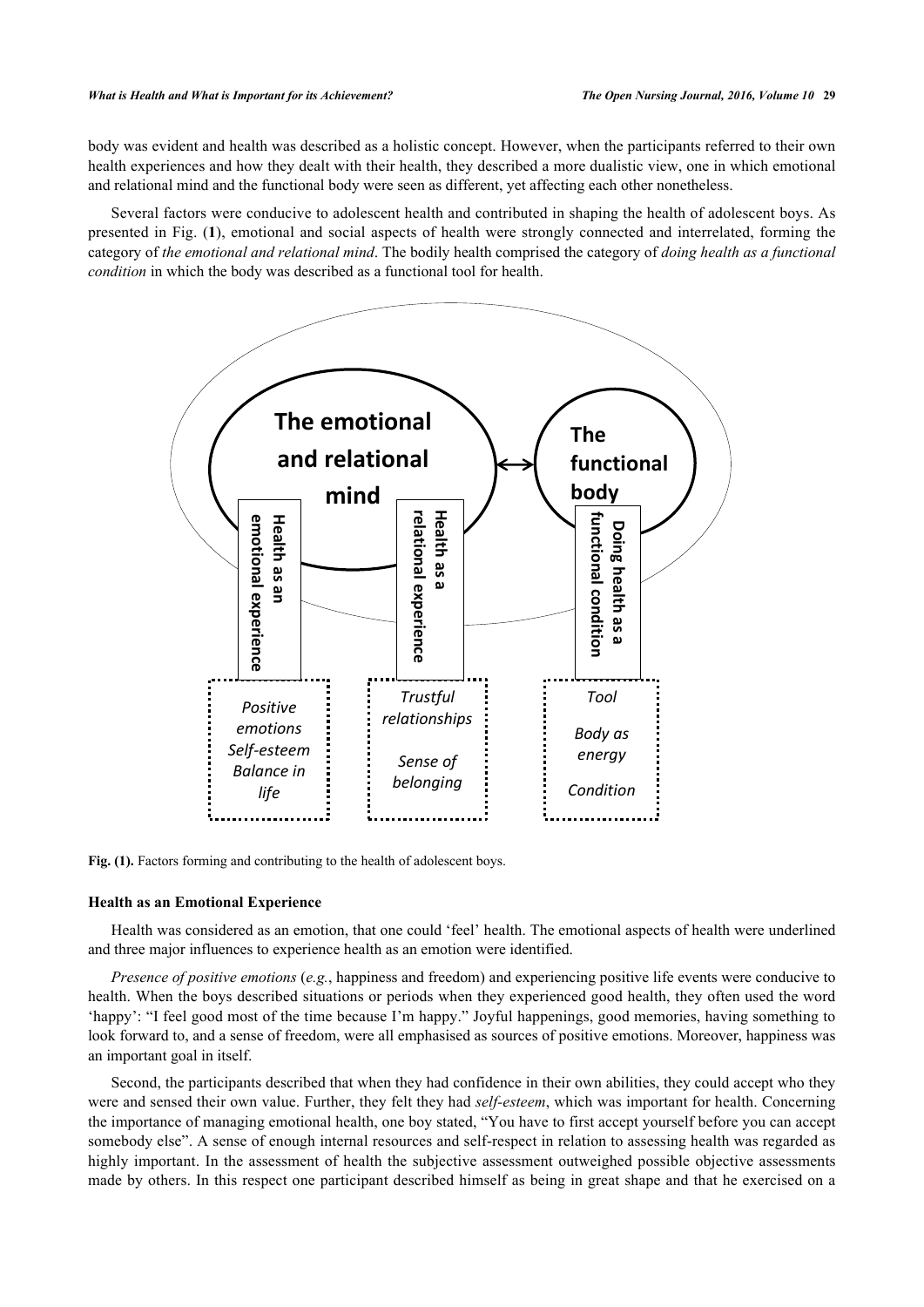regular basis, but that the doctor at his school had commented several times on his weight.

If your doctor says that you're overweight and that your health is not good, it's not always the truth because you can feel great in your mind; you can have yourfamily. I think that the doctors are wrong when they say that my health is bad.

Another participant who had diagnosed diseases stated the following.

If I have good health, then I feel all right. I think that the most important thing is to feel well… I have diabetes, asthma, and allergies, but they don't affect me. I exercise a lot… although they sound like a lot, my diagnoses don't bother me.

Finally, a *balance in life* was essential for emotional health. Health was about finding a balance between emotions and demands and being able to cope with fluctuations in life. One of the adolescents described that he wanted to keep himself 'in between' and explained it in the following manner. "How I feel is central. I never want to be too happy or too angry. I want to be there in the middle where I can make good decisions." This view can be seen as an explicit expression of controlling emotions to preserve balance in life. Another boy explained what was needed to achieve balance.

I think that you feel well if you are satisfied with your life or what you are going to do, when school is going well, and you eat well and exercise enough-- that's health for me; and ill-heath is when you get too little or too much of everything.

Finding balance regarding stress was considered vital. The participants experienced and dealt with stress in two distinctive ways: the stress-resistant boys claimed they rarely experienced stress and if they did, they could cope with it. The stress-sensitive boys experienced extensive stress because of schoolwork, demands regarding academic performance, reading and writing difficulties, or concentration problems. These participants seemed to have difficulties in coping with their life situations, which reduced their sense of good health.

#### **Health as a Relational Experience**

Health was also experienced through interaction as relational, which consisted of relationships at home, in the immediate environment, and in the community setting. The quality of relationships and being part of a group contributed to the overall health experience.

Of vital importance for health, was the experience of *trustful relationships* in which the boys experienced secure relationships within the family and with close friends who could provide emotional support. The willingness to rely on somebody, share difficulties, and receive support was a matter of trust. Regarding emotional concerns, the participants who shared their problems were very careful when choosing whom they turned to. They primarily shared their problems with people who knew them very well and with those they felt they could trust. The participants emphasised that the quality (*e.g.*, closeness, trust, and understanding) of relationships was important for sharing problems and emotions. "It is important to have friends that you can trust and to be able to talk with others". Furthermore, being seen, acknowledged, and valued by significant others were also identified as an important part of trustful relationships. One of the participants stated that what was needed to feel well was "Love and very good friends, and having people who believe in you, both in school, sports, and everything". The importance of feeling loved was stressed, as was a need to hear it verbally. "Right now I don't feel as well as I'd like to. The only thing I wish is to get recognition, not in terms of sex, but in hearing someone I like very much say, 'I love you'."

The participants also pointed out the importance of experiencing their school as a safe working environment. Friendly and helpful teachers who noticed and acknowledged them, as well as the school's efforts to combat bullying, contributed to relational safety and trust in the school as an arena for relationships.

To be a part of a group or to be connected to others, having a *sense of belonging*, without necessarily being deeply involved in each other's lives, was important in promoting good health. One boy said, "Guys feel good when they are part of a group". This person emphasised the importance of mutual relationships and belonging. The boys in the study saw themselves in a social context, where socialising and having access to networks were fundamental to health.

Certain lifestyle and health behaviour, such as smoking and drinking, were of a relational character and most often performed together with others as a way to strengthen a sense of belonging. Some boys smoked and some did not; some drank almost every weekend and some hardly ever. In the participants' narratives there was a total absence of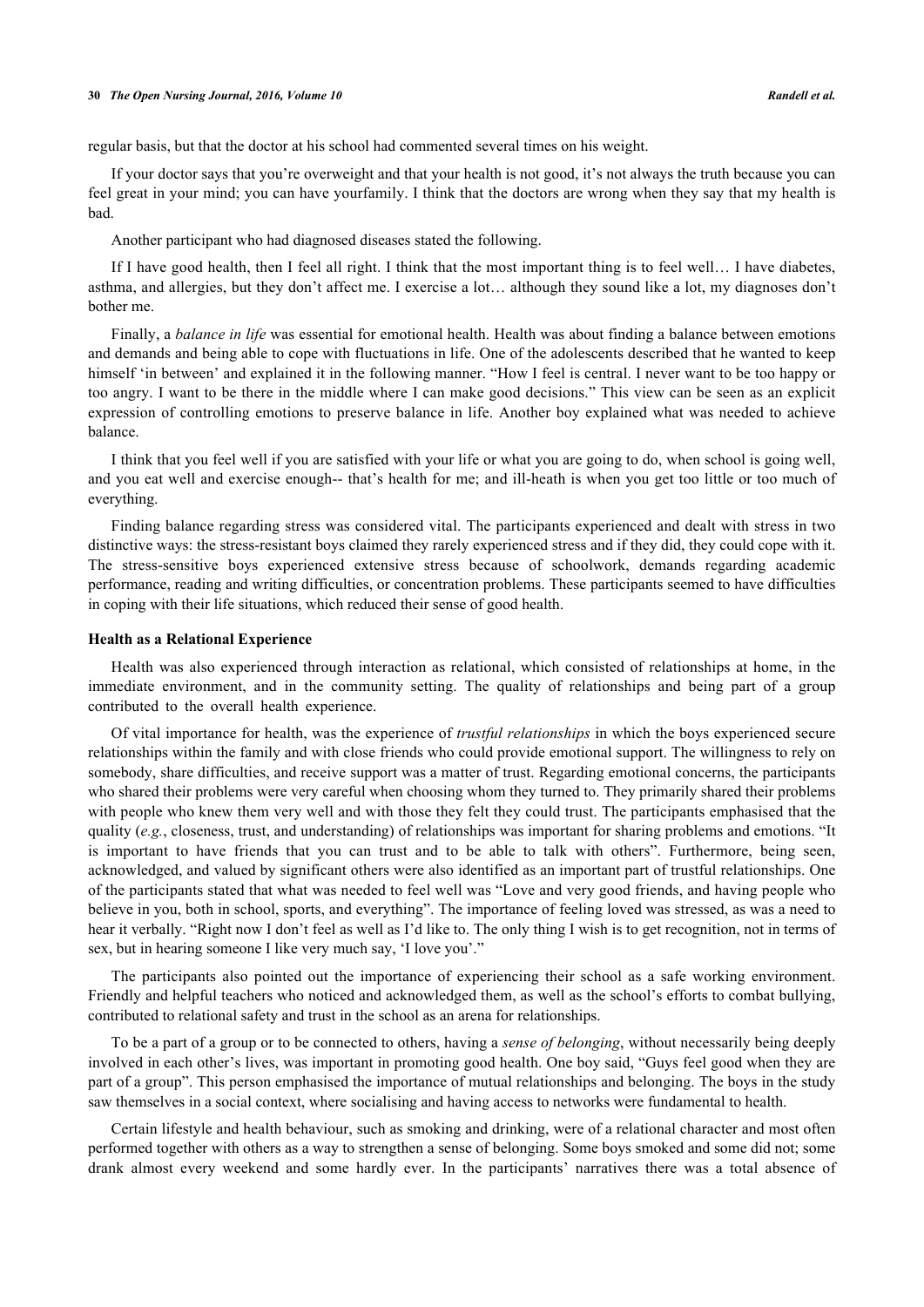association to health risks. The boys considered smoking and drinking as 'social tools' to increase their sense of belonging.

## **Doing Health as a Functional Condition**

Health as a functional condition was perceived as 'doing health' in which the boys performed activities using their bodies to feel good, to achieve something, or to gain a better body image. What the boy could do with his body and his ability to perform using his body were regarded as important. The body's impact on health was described in relation to three aspects.

The body as a *tool* was an expression of the body being a tool to achieve what was desired for health. Some of the participants performed sports or exercised consciously, where participation in sporting activities, both indoor and outdoor, was seen as important for health. Some of the adolescents described the body as a valuable tool to manage emotions and achieve tranquillity. "I have a very bad temper but I've solved the problem thanks to sports. So, I feel good all the time when I work out regularly." Thus, to stay emotionally healthy was in part managed by exercising. However, some boys described that emotions could be dealt with by participating in challenging or risky activities, or through self-harm. One of the participants who had deliberately harmed himself stated, "I'd rather have pain in my body than pain in my mind". Other participants described the body as a tool, *i.e.* as an instrument that was needed to work with what they had planned. One boy emphasised the importance of taking care of the body. "If I couldn't work with my body, if I couldn't be in carpentry or exercising or participating in sports, I would be unhappy all the time … so I try to take care of my body."

The boys also described the body as a source of *energy*, *i.e.* the body was seen as a carrier of health providing embodied energy. By performing strenuous physical activities and exercising, their energy increased, which, in turn, enhanced their mental well-being. According to one participant, "It is important to exercise because you get more energy and feel better". Being physically fit was also desired as a long-term outcome and some of the participants emphasised the importance of staying active. Thus, the adolescents described their investments in a 'future body' through being physically active at present.

Finally, the body as a *condition* involved a well-functioning body as an organism, as having a healthy heart, a good immune system, and sleeping and eating well: put differently, a body as a state of health and fitness worth taking care of. Some of the participants noted that the physical condition of the body affected the overall health experience. "I think that it can lower one's mental well-being if you are not physically healthy." The adolescents reported having knowledge about the intricate relationship between eating, sleeping, and health. They described that to achieve better health benefits their bodies needed enough sleep and healthy food choices. The participants also emphasised the importance of eating less junk food and taking care of their bodies, something that gave benefits but required considerable effort. As one boy said, "If you live a healthy life, it's not a sacrifice [[to eat properly and exercise\]](#page--1-0), but it's more exhausting to live a healthy life … but, it's always good to live wholesomely."

# **DISCUSSION**

Overall, our findings suggest that there was a complexity in how the participants viewed, experienced, dealt with, and valued health. In conceptualising health the boys showed awareness of the interconnection between mind and body. However, when referring to their health experiences, and particularly when dealing with health, the adolescents were prone to separate the mind from the body. There may be several reasons contributing to the distinction. The current health discourse emphasises different health dimensions, above all physical and mental, which might contribute to the consolidation of the dualistic view. In certain pressing conditions, and with regard to stress, the boys expressed a sense of being either in the body or in the mind. Alternating between being and having a body indicates a complex relationship between self and body, one in which the body is perceived both as an object and as a subject. A group of stress-resistant participants in this study seemed to keep the mind and body separated by 'switching off' stress or bodily discomfort. Recent studies on perceived stress among older adolescents show that girls report a higher level of stress and more symptoms than boys [[39](#page-8-20) - [41\]](#page-8-21). Further, some of our participants managed certain emotional stressors by switching between body and mind or by suppressing their feelings. Those boys who had experienced mental ill-health expressed a strong desire to replace an internal, unspecific pain with a visible bodily pain, which was easier to delimit and cope with. It is suggested that beliefs in mind-body dualism can serve as cognitive tools for coping [[28](#page-8-9)]. Moreover, self-injury is shown to be an embodied emotion work [[42\]](#page-8-22). Switching between body and mind can also be related to the expression of masculine self-control [[9](#page-7-14)[, 43](#page-8-23)]. Hypothetically, the distinction of mind and body can lead to a repudiation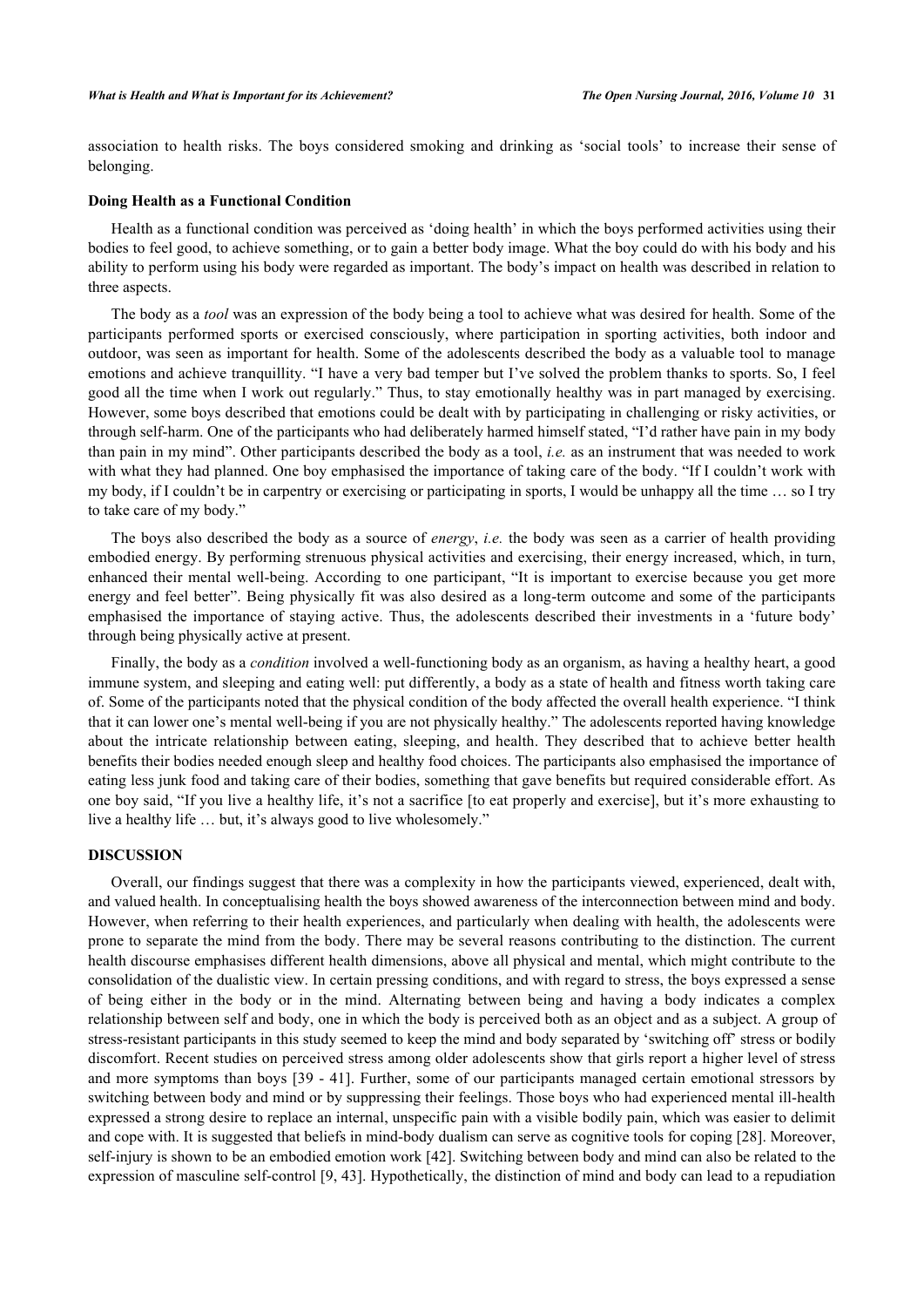of the body in favour of the mind in the context of adolescent boys. This is because the participants placed greater value on emotional and relational health as compared with physical health.

Our study indicates that what mattered most for the adolescents were the relational and emotional factors. Important for health were the presence of positive emotions, experiencing self-esteem, balance in life, trustful relationships, and having a sense of belonging. If our findings are valid, health could be depicted as primarily a relational and emotional experience, where the impact of physical health seems to be of lesser importance for adolescent boys. The body was experienced as a condition or a tool that provided energy. Accordingly, in 'doing health' the participants' ability to realise certain goals was in focus, closely connected to the action-oriented view of Nordenfelt [[19\]](#page-8-1). The physical body was interpreted through social processes, judged by the ability to perform and do things, and seen as a tool or a carrier of health. Keeping the mind healthy was highly valued, with 'bodily pain' preferred to 'mental pain'. This position is in clear opposition to the Cartesian view of the body, whereby the physical body has precedence over the mental [\[18\]](#page-8-0). In our study physical health seemed to play a minor role, even when the participants had an illness that required daily treatment. There may be several factors affecting the superior position of emotional and relational health, but the impact of close social networks and relations seems to shape the health experience in a profound manner. Maintaining social bonds is a fundamental motive for all actions involving emotional connectedness between individuals [[44](#page-8-24)]. It is also possible that physical health is viewed as a given and essential part of young health in welfare states. Consequently, it does not need as much attention as managing relationships, which requires daily attention. Eckersley [\[13](#page-7-8)] underlines the importance of cultural, existential, and relational factors related to adolescent health. As in our study, other studies have shown how social interaction and family and peer support are important for health and well-being [\[17](#page-7-12), [45](#page-8-25)]. It is striking just how dependent the participants were on close networks, suggesting the importance of addressing social and relational health in future research.

#### *Implications for Health Care Practice*

The adolescent boys perceived health as mainly emotional or relational and were prone to dichotomise mind/body when dealing with health. Those working with youths should be particularly sensitive to the emotional and social needs of adolescent boys and encourage them to integrate physical, social, and emotional aspects of health. Schools are important social institutions for health promotion. Based on our findings, we believe that it would be highly beneficial to strengthen the sense of belonging by facilitating discussions in smaller groups, in addition to individual support services given by school nurses or school social workers [[46](#page-9-0)]. By enabling shared experiences in which the relational and emotional aspects of health are acknowledged in the context of health choices and values, health improvements may be gained.

## *Limitation and Strengths*

The study population included boys from three schools and varying backgrounds (some were well-articulated and others not). We believe that this, in combination with the sample size, increases the trustworthiness of the study [[47\]](#page-9-1). Being a social worker, the principal author (ER) who conducted the interviews had extensive experience with adolescents. Furthermore, the interview questions were posed as openly as possible, which may have contributed to a safe atmosphere, and subsequently, to obtaining rich descriptions. Reflexivity throughout the research process, the iterative procedure, and the analyst triangulation, with all authors contributing to the analytical process, aimed to establish credibility and confirmability of this study [\[48](#page-9-2), [49\]](#page-9-3). However, the study was conducted in one Swedish town and the generalizability of the findings might therefore be limited.

# **CONCLUSION**

This study provides a deeper understanding of how adolescent boys perceive health and what they experience as important for their health. There was a complexity in how health was perceived; on a conceptual level, the participants' understanding was rather holistic but when dealing with health they were prone to differentiate between body and mind in a more dualistic manner. However, health was mainly experienced as emotional and relational. For health, trustful relationships and positive emotions were valued most. The body was perceived as a tool and had a subordinate value. Findings indicating that young masculine health is largely experienced through emotions and relationships support theories on health as a social construction of interconnected processes.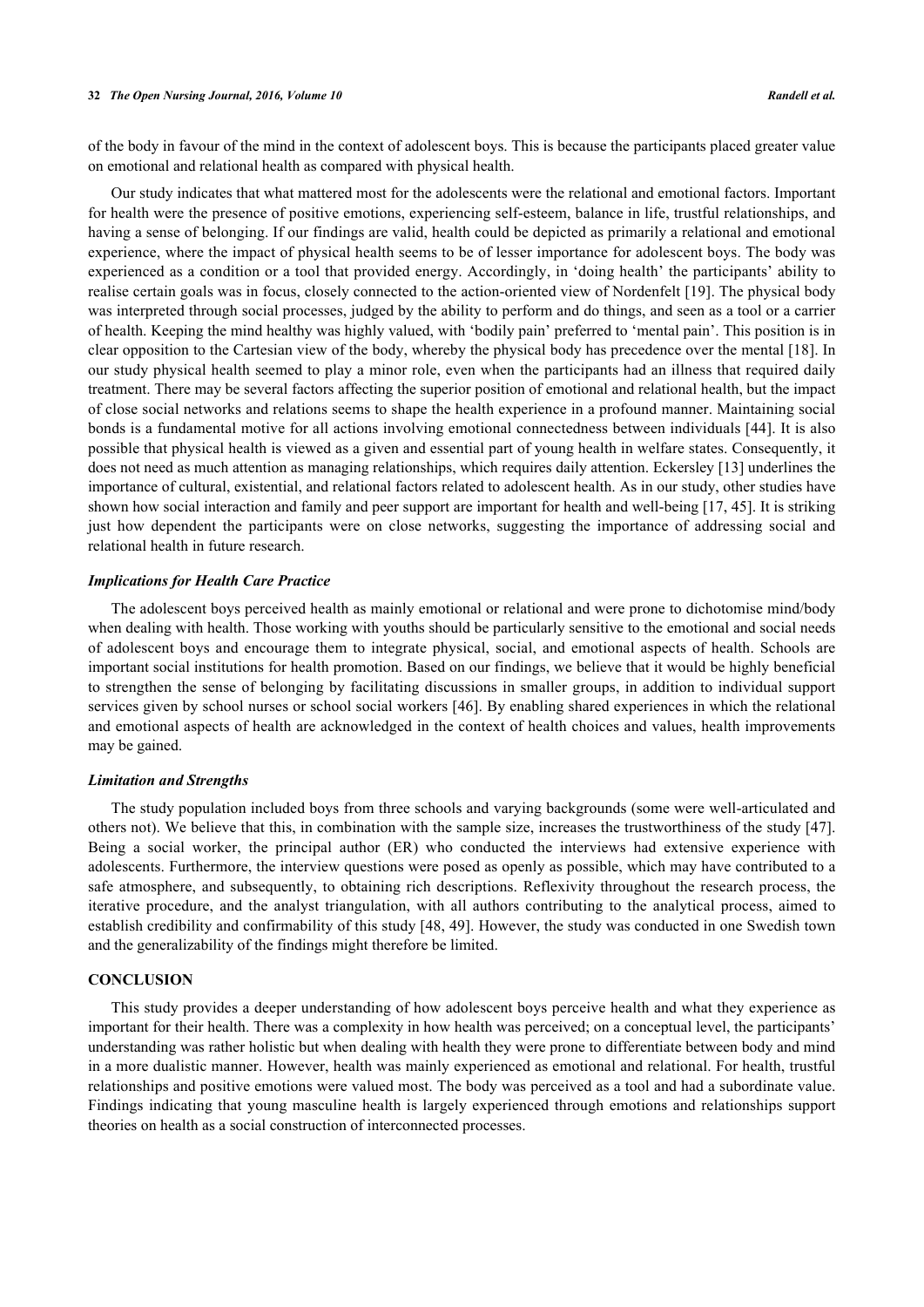# **AUTHORS CONTRIBUTIONS**

Study design: ER, LJ, AÖ, RF. Data collection: ER. Data analysis: ER, LJ, AÖ, RF. Writing of the manuscript: ER, LJ, AÖ, RF.

# **CONFLICT OF INTEREST**

The authors confirm that this article content has no conflict of interest.

### **ACKNOWLEDGEMENTS**

We wish to thank the adolescent boys who participated in the study and shared their experiences.

## **REFERENCES**

- <span id="page-7-0"></span>[1] Ciarrochi J, Deane FP, Wilson CJ, Rickwood D. Adolescents who need help the most are the least likely to seek it: The relationship between low emotional competence and low intention to seek help. British J Guid Counsell 2002; 30(2): 173-88. [\[http://dx.doi.org/10.1080/03069880220128047\]](http://dx.doi.org/10.1080/03069880220128047)
- <span id="page-7-13"></span>[2] Johansson A, Brunnberg E, Eriksson C. Adolescent Girls' and Boys' Perceptions of Mental Health. J Youth Stud 2007; 10(2): 183-202. [\[http://dx.doi.org/10.1080/13676260601055409\]](http://dx.doi.org/10.1080/13676260601055409)
- <span id="page-7-1"></span>[3] MacLean A, Hunt K, Sweeting H. Symptoms of Mental Health Problems: Children's and Adolescents' Understandings and Implications for Gender Differences in Help Seeking. Child Soc 2013; 27(3): 161-73. [\[http://dx.doi.org/10.1111/j.1099-0860.2011.00406.x\]](http://dx.doi.org/10.1111/j.1099-0860.2011.00406.x) [PMID: [26300586](http://www.ncbi.nlm.nih.gov/pubmed/26300586)]
- <span id="page-7-2"></span>[4] Marcell AV, Ford CA, Pleck JH, Sonenstein FL. Masculine beliefs, parental communication, and male adolescents' health care use. Pediatrics 2007; 119(4): e966-75. [\[http://dx.doi.org/10.1542/peds.2006-1683](http://dx.doi.org/10.1542/peds.2006-1683)] [PMID: [17403834\]](http://www.ncbi.nlm.nih.gov/pubmed/17403834)
	-
- <span id="page-7-3"></span>[5] Boyle CA, Boulet S, Schieve LA, *et al.* Trends in the prevalence of developmental disabilities in US children, 1997-2008. Pediatrics 2011; 127(6): 1034-42. [\[http://dx.doi.org/10.1542/peds.2010-2989](http://dx.doi.org/10.1542/peds.2010-2989)] [PMID: [21606152\]](http://www.ncbi.nlm.nih.gov/pubmed/21606152)
- [6] Maughan B, Rowe R, Messer J, Goodman R, Meltzer H. Conduct disorder and oppositional defiant disorder in a national sample: developmental epidemiology. J Child Psychol Psychiatry 2004; 45(3): 609-21. [\[http://dx.doi.org/10.1111/j.1469-7610.2004.00250.x\]](http://dx.doi.org/10.1111/j.1469-7610.2004.00250.x) [PMID: [15055379](http://www.ncbi.nlm.nih.gov/pubmed/15055379)]
- <span id="page-7-4"></span>[7] Wasserman D, Cheng Q, Jiang GX. Global suicide rates among young people aged 15-19. World Psychiatry 2005; 4(2): 114-20. [PMID: [16633527\]](http://www.ncbi.nlm.nih.gov/pubmed/16633527)
- <span id="page-7-5"></span>[8] De Visser RO, Smith JA, McDonnell EJ. 'That's not masculine': masculine capital and health-related behaviour. J Health Psychol 2009; 14(7): 1047-58. [\[http://dx.doi.org/10.1177/1359105309342299\]](http://dx.doi.org/10.1177/1359105309342299) [PMID: [19786531](http://www.ncbi.nlm.nih.gov/pubmed/19786531)]
	-
- <span id="page-7-14"></span>[9] Messerschmidt JW. "Doing Gender": The Impact and Future of a Salient Sociological Concept. Gend Soc 2009; 23(1): 85-8. [\[http://dx.doi.org/10.1177/0891243208326253\]](http://dx.doi.org/10.1177/0891243208326253)
- <span id="page-7-6"></span>[10] Connell RW. Teaching the boys: New research on masculinity, and gender strategies for schools. Teach Coll Rec 1996; 98(2): 206-35.
- <span id="page-7-7"></span>[11] Hagquist C. Discrepant trends in mental health complaints among younger and older adolescents in Sweden: an analysis of WHO data 1985-2005. J Adolesc Health 2010; 46(3): 258-64. [\[http://dx.doi.org/10.1016/j.jadohealth.2009.07.003](http://dx.doi.org/10.1016/j.jadohealth.2009.07.003)] [PMID: [20159503\]](http://www.ncbi.nlm.nih.gov/pubmed/20159503)
- [12] Patel V, Flisher AJ, Hetrick S, McGorry P. Mental health of young people: a global public-health challenge. Lancet 2007; 369(9569): 1302-13. [\[http://dx.doi.org/10.1016/S0140-6736\(07\)60368-7\]](http://dx.doi.org/10.1016/S0140-6736(07)60368-7) [PMID: [17434406](http://www.ncbi.nlm.nih.gov/pubmed/17434406)]
- <span id="page-7-8"></span>[13] Eckersley R. A new narrative of young people's health and well-being. J Youth Stud 2011; 14(5): 627-38.
- [\[http://dx.doi.org/10.1080/13676261.2011.565043\]](http://dx.doi.org/10.1080/13676261.2011.565043)
- <span id="page-7-9"></span>[14] Jerdén L, Burell G, Stenlund H, Weinehall L, Bergström E. Gender differences and predictors of self-rated health development among Swedish adolescents. J Adolesc Health 2011; 48(2): 143-50. [\[http://dx.doi.org/10.1016/j.jadohealth.2010.06.005](http://dx.doi.org/10.1016/j.jadohealth.2010.06.005)] [PMID: [21257112\]](http://www.ncbi.nlm.nih.gov/pubmed/21257112)
- <span id="page-7-10"></span>[15] Lager A, Berlin M, Heimerson I, Danielsson M. Young people's health: Health in Sweden: The National Public Health Report 2012. Scand J Pub Health 2012; 40: 42-71. [\[http://dx.doi.org/10.1177/1403494812459459\]](http://dx.doi.org/10.1177/1403494812459459) [PMID: [10373720](http://www.ncbi.nlm.nih.gov/pubmed/10373720)]
- <span id="page-7-11"></span>[16] Larson JS. The conceptualization of health. Med Care Res Rev 1999; 56(2): 123-36. [\[http://dx.doi.org/10.1177/107755879905600201\]](http://dx.doi.org/10.1177/107755879905600201) [PMID: [10373720](http://www.ncbi.nlm.nih.gov/pubmed/10373720)]
- <span id="page-7-12"></span>[17] Ott MA, Rosenberger JG, McBride KR, Woodcox SG. How do adolescents view health? Implications for state health policy. J Adolesc Health 2011; 48(4): 398-403. [\[http://dx.doi.org/10.1016/j.jadohealth.2010.07.019](http://dx.doi.org/10.1016/j.jadohealth.2010.07.019)] [PMID: [21402270\]](http://www.ncbi.nlm.nih.gov/pubmed/21402270)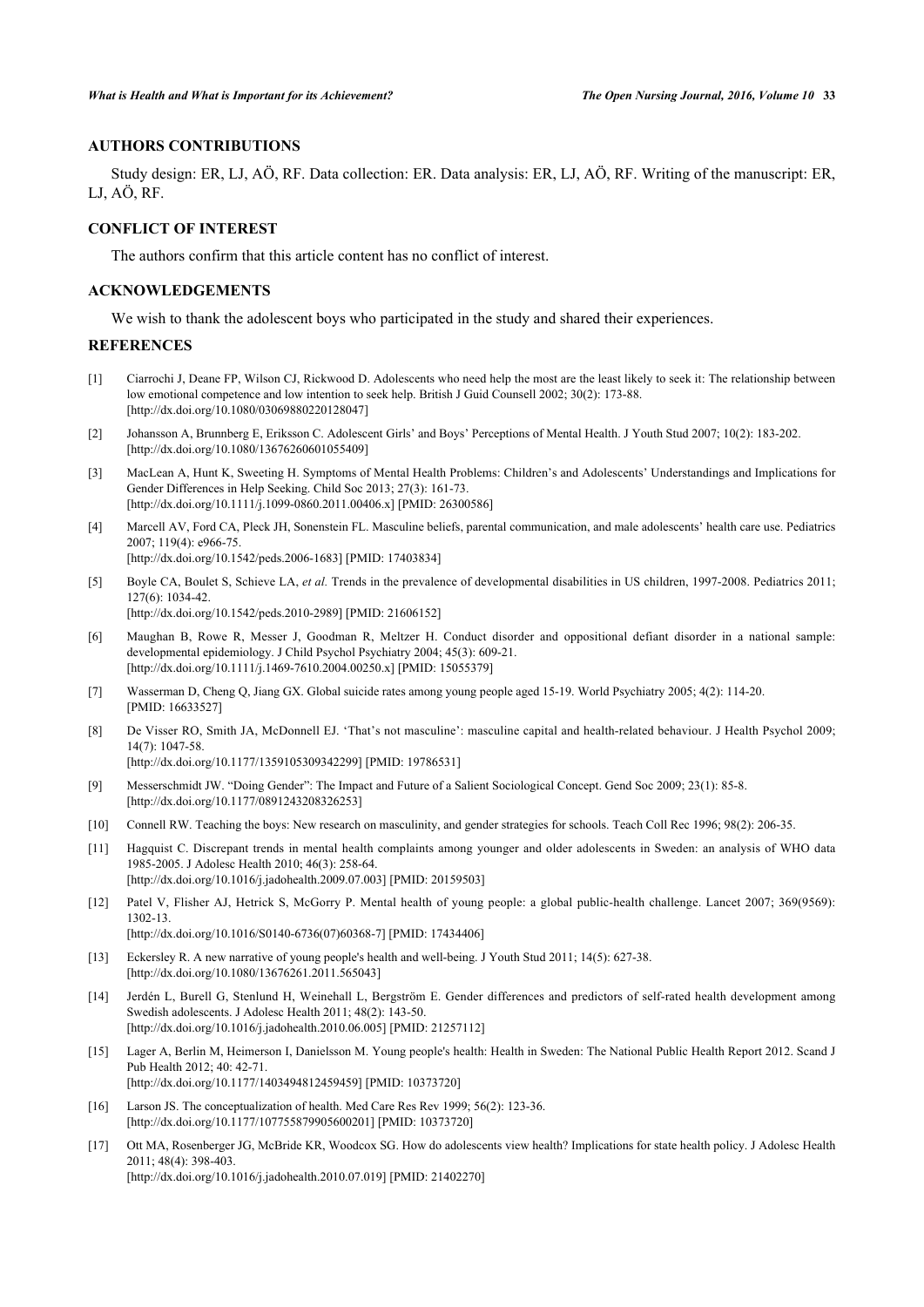#### **34** *The Open Nursing Journal, 2016, Volume 10 Randell et al.*

- <span id="page-8-0"></span>[18] White K. An introduction to the sociology of health and illness. Los Angeles: SAGE 2009.
- <span id="page-8-1"></span>[19] Nordenfelt L. On the nature of health: an action-theoretic approach. Dordrecht: Kluwer 1995. [\[http://dx.doi.org/10.1007/978-94-011-0241-4](http://dx.doi.org/10.1007/978-94-011-0241-4)]
- <span id="page-8-2"></span>[20] Constitution of the World Health Organization: World Health Organization 2006. Available from: [http://www.who.int](http://www.who.int/governance/eb/who_constitution_en.pdf) [/governance/eb/who\\_constitution\\_en.pdf](http://www.who.int/governance/eb/who_constitution_en.pdf)
- <span id="page-8-3"></span>[21] Nutbeam D. Health promotion glossary. Health Promot Int 1998; 13(4): 349-64. [\[http://dx.doi.org/10.1093/heapro/13.4.349\]](http://dx.doi.org/10.1093/heapro/13.4.349)
- [22] Promoting mental health: concepts, emerging evidence, practice: summary report. 20 Avenue Appia, 1211 Geneva 27; Switzerland : World Health Organization 2004.
- <span id="page-8-4"></span>[23] Russell RD. Social health: an attempt to clarify this dimension of well being. Int J Health Educ 1973; 16(2): 74-84.
- <span id="page-8-5"></span>[24] Rozemond M. Descartes's dualism. Cambridge, Mass: Harvard University Press 1998.
- <span id="page-8-6"></span>[25] Lengen C, Blasius J. Constructing a Swiss health space model of self-perceived health. Soc Sci Med 2007; 65(1): 80-94. [\[http://dx.doi.org/10.1016/j.socscimed.2007.02.053](http://dx.doi.org/10.1016/j.socscimed.2007.02.053)] [PMID: [17475384\]](http://www.ncbi.nlm.nih.gov/pubmed/17475384)
- <span id="page-8-7"></span>[26] McWhinney IR, Epstein RM, Freeman TR. Rethinking somatization. Ann Intern Med 1997; 126(9): 747-50. [\[http://dx.doi.org/10.7326/0003-4819-126-9-199705010-00037](http://dx.doi.org/10.7326/0003-4819-126-9-199705010-00037)] [PMID: [9139578\]](http://www.ncbi.nlm.nih.gov/pubmed/9139578)
- <span id="page-8-8"></span>[27] Estes D. Evidence for early dualism and a more direct path to afterlife beliefs. Behav Brain Sci 2006; 29(05): 470. [\[http://dx.doi.org/10.1017/S0140525X06309107](http://dx.doi.org/10.1017/S0140525X06309107)]
- <span id="page-8-9"></span>[28] Forstmann M, Burgmer P, Mussweiler T. "The mind is willing, but the flesh is weak": the effects of mind-body dualism on health behavior. Psychol Sci 2012; 23(10): 1239-45. [\[http://dx.doi.org/10.1177/0956797612442392\]](http://dx.doi.org/10.1177/0956797612442392) [PMID: [22972908](http://www.ncbi.nlm.nih.gov/pubmed/22972908)]
- <span id="page-8-10"></span>[29] Duncan G. Mind-body dualism and the biopsychosocial model of pain: what did Descartes really say? J Med Philos 2000; 25(4): 485-513. [\[http://dx.doi.org/10.1076/0360-5310\(200008\)25:4;1-A;FT485](http://dx.doi.org/10.1076/0360-5310(200008)25:4;1-A;FT485)] [PMID: [10916180\]](http://www.ncbi.nlm.nih.gov/pubmed/10916180)
- <span id="page-8-11"></span>[30] Merleau-Ponty M. Phenomenology of perception. London: Routledge 1962.
- <span id="page-8-12"></span>[31] Engelsrud G. The lived body as experience and perspective: methodological challenges. Qualitat Res 2005; 5(3): 267-84. [\[http://dx.doi.org/10.1177/1468794105054455\]](http://dx.doi.org/10.1177/1468794105054455)
- <span id="page-8-13"></span>[32] Wilde MH. Why embodiment now? ANS Adv Nurs Sci 1999; 22(2): 25-38. [\[http://dx.doi.org/10.1097/00012272-199912000-00004](http://dx.doi.org/10.1097/00012272-199912000-00004)] [PMID: [10634185\]](http://www.ncbi.nlm.nih.gov/pubmed/10634185)
- <span id="page-8-14"></span>[33] Landstedt E, Asplund K, Gillander Gådin K. Understanding adolescent mental health: the influence of social processes, doing gender and gendered power relations. Sociol Health Illn 2009; 31(7): 962-78. [\[http://dx.doi.org/10.1111/j.1467-9566.2009.01170.x\]](http://dx.doi.org/10.1111/j.1467-9566.2009.01170.x) [PMID: [19659740](http://www.ncbi.nlm.nih.gov/pubmed/19659740)]
- <span id="page-8-15"></span>[34] Armstrong C, Hill M, Secker J. Young people's perceptions of mental health. Child Soc 2000; 14(1): 60-72. [\[http://dx.doi.org/10.1111/j.1099-0860.2000.tb00151.x\]](http://dx.doi.org/10.1111/j.1099-0860.2000.tb00151.x)
- <span id="page-8-16"></span>[35] Antonovsky A. The salutogenic model as a theory to guide health promotion. Health Promot Int 1996; 11(1): 11-8. [\[http://dx.doi.org/10.1093/heapro/11.1.11\]](http://dx.doi.org/10.1093/heapro/11.1.11)
- <span id="page-8-17"></span>[36] Patton MQ. Qualitative research & evaluation methods. London: SAGE 2004.
- <span id="page-8-18"></span>[37] Charmaz K. Constructing grounded theory: a practical guide through qualitative analysis. London: SAGE 2006.
- <span id="page-8-19"></span>[38] Glaser BG. Getting Out of the Data: Grounded Theory Conceptualization. Mill Valley, Calif.: Sociology Press 2011.
- <span id="page-8-20"></span>[39] Landstedt E, Gådin KG. Seventeen and stressed-Do gender and class matter? Health Sociol Rev 2012; 21(1): 82-98. [\[http://dx.doi.org/10.5172/hesr.2012.21.1.82](http://dx.doi.org/10.5172/hesr.2012.21.1.82)]
- [40] Wiklund M, Malmgren-Olsson E-B, Öhman A, Bergström E, Fjellman-Wiklund A. Subjective health complaints in older adolescents are related to perceived stress, anxiety and gender - a cross-sectional school study in Northern Sweden. BMC Public Health 2012; 12(1): 993. [\[http://dx.doi.org/10.1186/1471-2458-12-993\]](http://dx.doi.org/10.1186/1471-2458-12-993) [PMID: [23158724](http://www.ncbi.nlm.nih.gov/pubmed/23158724)]
- <span id="page-8-21"></span>[41] Flacking R, Jerdén L, Bergström E, Starrin B. 'In or out'—on the dynamic between acceptance and rejection and its influence on health in adolescent girls. Young 2014; 22(3): 291-303. [\[http://dx.doi.org/10.1177/1103308814534043\]](http://dx.doi.org/10.1177/1103308814534043)
- <span id="page-8-22"></span>[42] Chandler A. Self-injury as embodied emotion work: Managing rationality, emotions and bodies. Sociology 2012; 46(3): 442-57. [\[http://dx.doi.org/10.1177/0038038511422589\]](http://dx.doi.org/10.1177/0038038511422589)
- <span id="page-8-23"></span>[43] Maclean A, Sweeting H, Hunt K. 'Rules' for boys, 'guidelines' for girls: Gender differences in symptom reporting during childhood and adolescence. Soc Sci Med 2010; 70(4): 597-604. [\[http://dx.doi.org/10.1016/j.socscimed.2009.10.042](http://dx.doi.org/10.1016/j.socscimed.2009.10.042)] [PMID: [19931962\]](http://www.ncbi.nlm.nih.gov/pubmed/19931962)
- <span id="page-8-24"></span>[44] Scheff TJ. Microsociology: discourse, emotion and social structure. Chicago: University of Chicago Press 1994.
- <span id="page-8-25"></span>[45] Wrench A, Garrett R, King S. Guessing where the goal posts are: managing health and well-being during the transition to university studies. J Youth Stud 2012; 1-17.